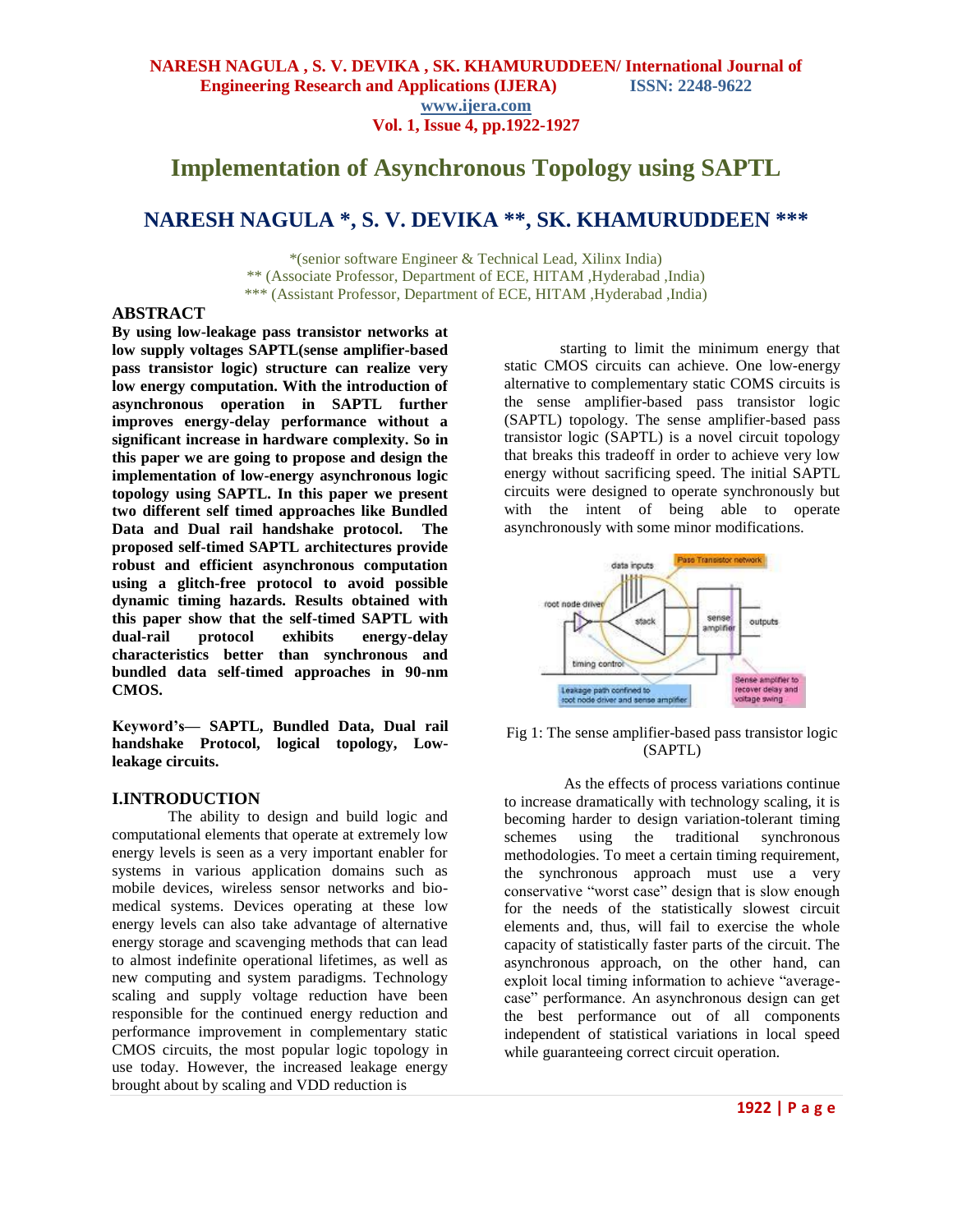#### **NARESH NAGULA , S. V. DEVIKA , SK. KHAMURUDDEEN/ International Journal of Engineering Research and Applications (IJERA) ISSN: 2248-9622**

**www.ijera.com**

**Vol. 1, Issue 4, pp.1922-1927**

Asynchronous operation is also attractive to the low-power designer. The absence of a clock distribution network can significantly reduce the power overhead needed to generate timing information. Furthermore, an idle asynchronous system avoids consuming any active power.

Despite the advantages of asynchronous operation, the circuit complexity and performance overhead required to implement the needed handshaking protocol may not be trivial. The overhead cost might offset all benefits and make the asynchronous approach impractical. The SAPTL, however, offers a relatively easy way to realize asynchronous operation. Because of the differential signaling used, it is easy to determine when a logical operation completes. Therefore, the self-timed SAPTL topology is a promising candidate for reducing power consumption and improving speed in extremely low energy applications.

#### **II.PROTOCOL DESIGN**

Fig  $(2)$  &  $(3)$  shows two approaches to realize RTA8, which we call the early reset and the late reset protocol, respectively. In the early reset protocol, we introduce another event Reqin\*↑ between the original Ackout↓ and DIN↑ events, as shown in Fig. 2. We can use the Reqin\* signal, instead of Reqin , as a triggering signal to start the data reset operation earlier and avoid generating a glitch.



Fig 2: Early reset.



Fig 3: late reset glitch-free handshaking protocol.

The other way to implement glitch-free operation, which is the late reset protocol, is shown in Fig. 2. The stack employs signals  $\text{Din}^*$  and  $\overline{\text{Din}^*}$ , which are the replica delayed versions of Din and  $\overline{\text{D}$ <sup>11</sup>, as reset input signals in the data reset cycle. The only requirement for and is that both signals be triggered later than. From Fig  $(2)$  &  $(3)$ , we can observe that the timing slack needed to implement the early reset protocol is smaller than for the late reset protocol or, in other words, the implementation of the early reset protocol requires stricter RTAs. However, employing the early reset protocol will not affect the original latency of the data reset operation.

Therefore, the early reset protocol can achieve higher speed performance than the late reset protocol. Moreover, the early reset protocol can also minimize the leakage energy consumed per handshaking operation of the SAPTL by keeping the root of the *stack* at logic 0 longer. This advantage of lowleakage operation makes the early reset protocol the preferred option.

#### **III.CIRCUIT IMPLEMENTATION**

The circuit implementation of a self-timed SAPTL module with the early reset glitch-free handshaking protocol is shown in Fig. 4, and the corresponding timing diagram for two successive evaluation and reset cycles is shown in Fig. 5. The additional OR gate and extra input Reqin to the C-element do not change the functional behavior of self-timed SAPTL in the data evaluation cycle. In a data reset cycle, however, Reqin\* will be pulled up to a logical 1 and will start resetting the internal nodes of the stack immediately after the SAPTL module de-asserts the acknowledge signal Ackout. No glitch will be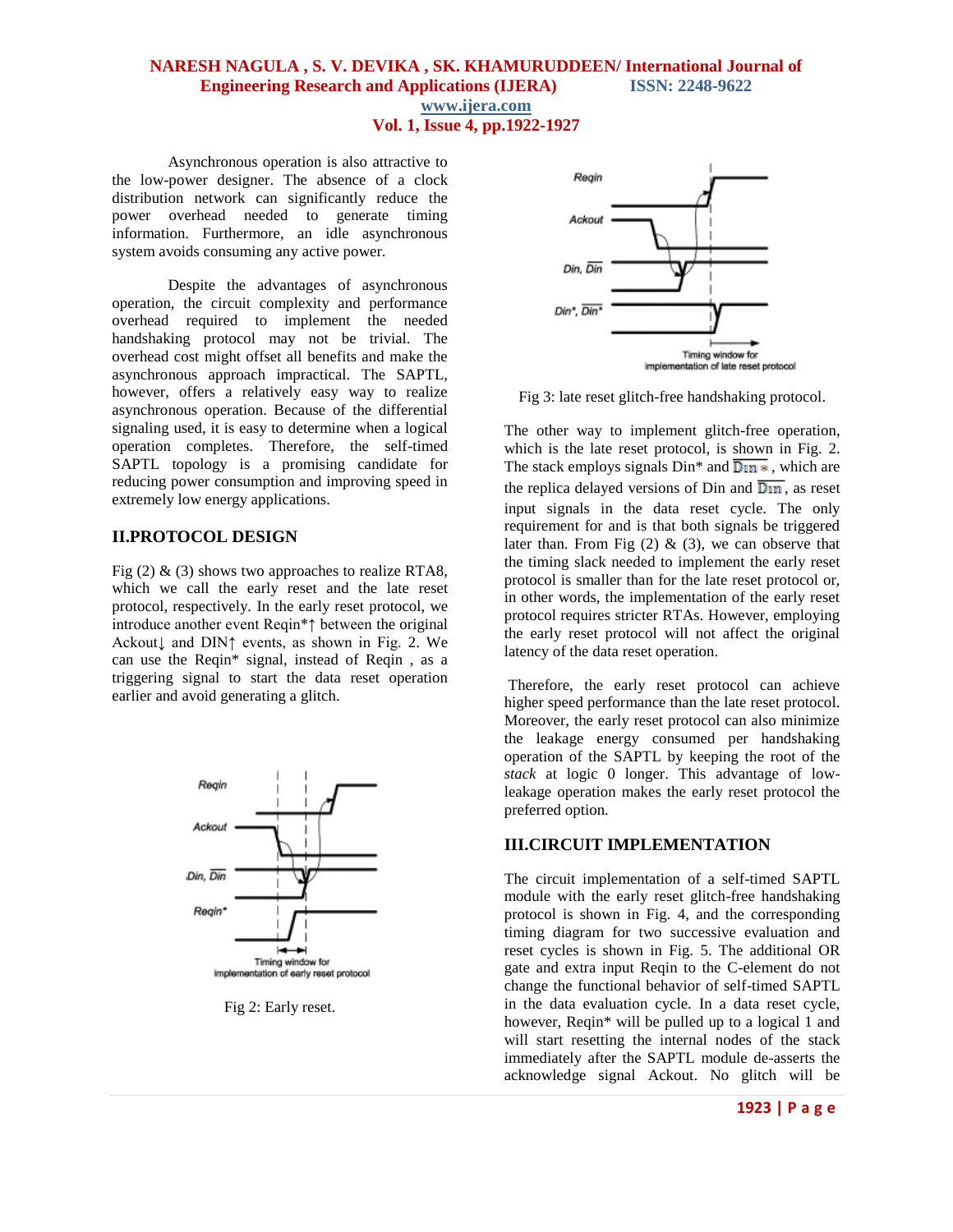## **NARESH NAGULA , S. V. DEVIKA , SK. KHAMURUDDEEN/ International Journal of Engineering Research and Applications (IJERA) ISSN: 2248-9622**

**www.ijera.com**

**Vol. 1, Issue 4, pp.1922-1927**

generated during the data reset cycle if Reqin\* is charged to a logical 1 and drives the stack root input to a logical 0 before Din\*and  $\overline{D\text{in}}$  go high, which can be described by the following relative timing constraint for glitch-free operation.

 $T_{\text{Diriver}} + T_{\text{OR}} < T_{\text{C-element}} + T_{\text{S}A\text{.reset}}$  (RTA9)



Fig 4: Self-timed SAPTL structure with early reset glitch-free protocol.

Because the OR gate and driver may be merged into one NOR gate, the total delay in the left-hand side of RTA9 is really small and RTA9 can thus easily be met. The extra input Reqin to the

C-element is essential to maintain the reset state of the current SAPTL stage until the previous SAPTL raises Reqin for the next data evaluation cycle, thus the use of a three-input C-element. Note that the third C-element input signal Reqin is necessary only in the data reset cycle, but not in the data evaluation cycle. Therefore, we are able to use an asymmetric Celement circuit in this glitch-free self-timed SAPTL to minimize delay and energy consumption.



Fig 5: Timing diagram of glitch-free self-timed SAPTL.

By employing an additional NOR gate and a higher fan-in asymmetric C-element, the self-timed SAPTL architecture can perform the following: 1) achieve more robust handshaking; 2) consume lower energy; and 3) avoid the glitch problem. In addition, there are two main advantages to resetting the stack immediately after the SAPTL module sends the acknowledge signal. First, Sout and  $\overline{S_{\text{out}}}$  will stay above logical 0 for only the short period required by the sense amplifier to latch the stack data. Once Dout and Dout has reached full swing, every internal node of the stack, as well as Sout and  $\overline{South}$ , will be reset to logical 0. Therefore, during the remainder of the cycle, the stack will stay in the data reset mode and consume minimum leakage energy.

Second, because the handshaking events with the previous SAPTL stage and the data reset events within the current SAPTL *stack* operate in parallel, the SAPTL will have a lower latency data reset cycle and thus achieve better performance. Thus, the delay line now becomes the major performance limiter in the self-timed SAPTL design using the bundled data protocol.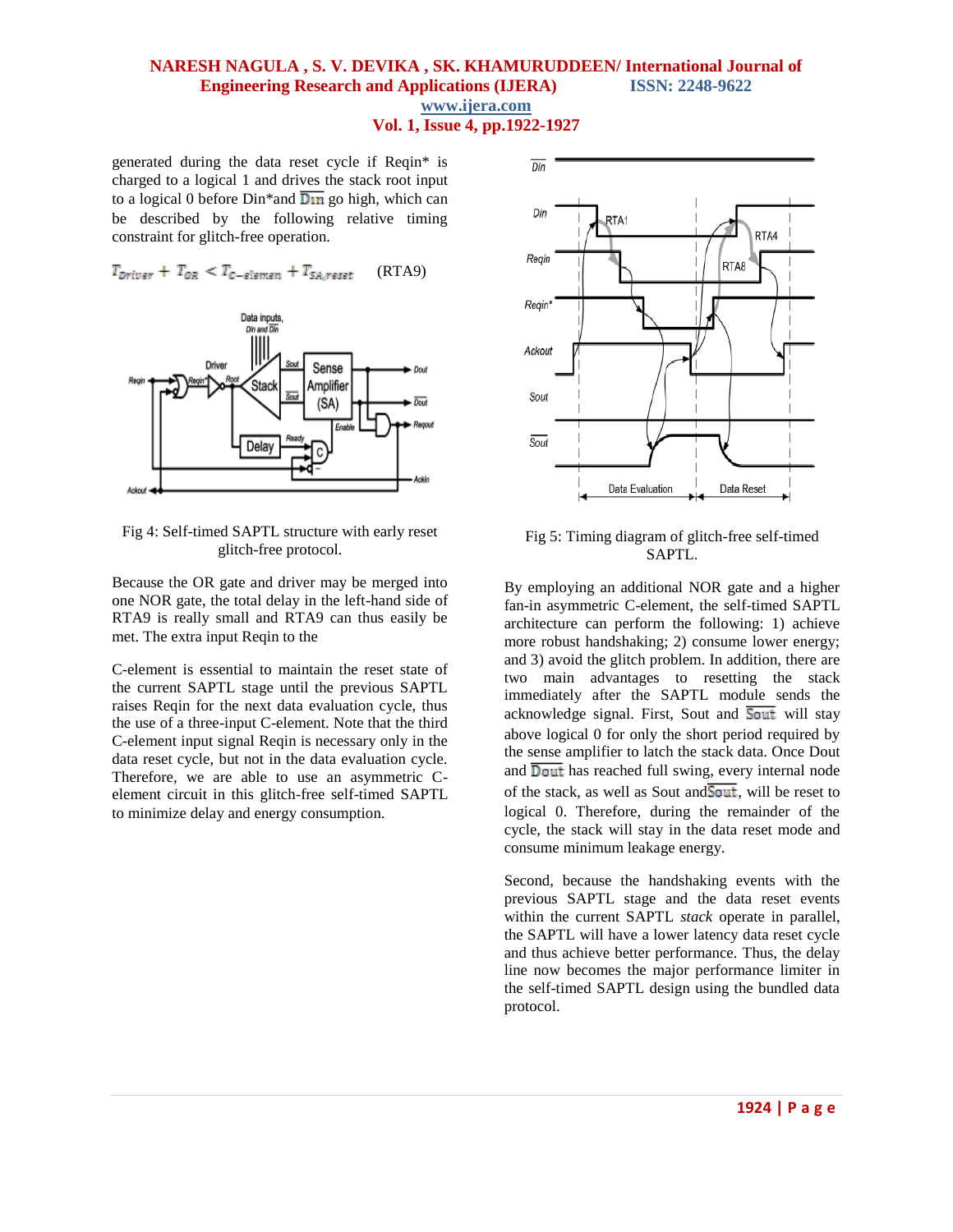#### **NARESH NAGULA , S. V. DEVIKA , SK. KHAMURUDDEEN/ International Journal of Engineering Research and Applications (IJERA) www.ijera.com Vol. 1, Issue 4, pp.1922-1927**



Fig 6: Glitch free handshaking protocol schematic using tanner tool



Fig 7: Corresponding layout for glitch free handshaking protocol

| <b>LOGICS</b>                           | <b>NO. OF TRANSISTORS USED</b> |       |       | POWER FROM TIME 0 TO 4e-008 s |                     |                     |
|-----------------------------------------|--------------------------------|-------|-------|-------------------------------|---------------------|---------------------|
|                                         | P-MOS                          | N-MOS | TOTAL | <b>AVG POWER</b>              | MAX<br><b>POWER</b> | <b>MIN POWEI</b>    |
| <b>RATIOED</b>                          | $\overline{2}$                 | ń     | 8     | 9.932225e-005<br>watts        | 5.073397e-003       | 1.130351e-009       |
| <b>DOMINO</b>                           | 2                              | 8     | 10    | 8.176752e-006<br>watts        | 1.756024e-002       | 3.771018e-009       |
| <b>DCVSL</b>                            | $\overline{2}$                 | 12    | 14    | 9.176304e-005<br>watts        | 1.565550e-002       | 3.849001e-009       |
| CMOS<br>LOGIC                           | ń                              | 6     | 12    | 5.321445e-006<br>watts        | 1.367566e-002       | 1.873325e-00\$      |
| <b>NMOS PASS</b><br>TRANSISTO<br>RLOGIC | ſ                              | 8     | 8     | 7519514e-007<br>watts         | 8.810182e-003       | $0.000000e+00$<br>Ñ |

#### **IV.RESULTS** Table 1: Comparison of Various Logics with nMos Pass Transistor Logic

| MODULES                                                               | POWER CALCULATED FROM TIME 0 TO 4e-008 s |                      |                     |  |  |  |
|-----------------------------------------------------------------------|------------------------------------------|----------------------|---------------------|--|--|--|
|                                                                       | <b>AVG POWER</b><br>CONSUMED             | <b>MAXIMUN POWER</b> | MINIMUN POWER       |  |  |  |
| Synchronous<br>SAPTL                                                  | 2.928049e-005 watts                      | 2.637207e-002 watts  | 5.059357e-009 watts |  |  |  |
| <b>Bundled Data</b><br>Self – timed<br>SAPTL                          | 2.870605e-005 watts                      | 1.920554e-002 watts  | 1.781765e-008 watts |  |  |  |
| Glitch free self<br>timed<br>APTLmodule<br>with dual rail<br>protocol | 5.857818e-004 watts                      | 5.857818e-004 watts  | 5.857818e-004 watts |  |  |  |

Table 2: Power Results For Various SAPTL Architectures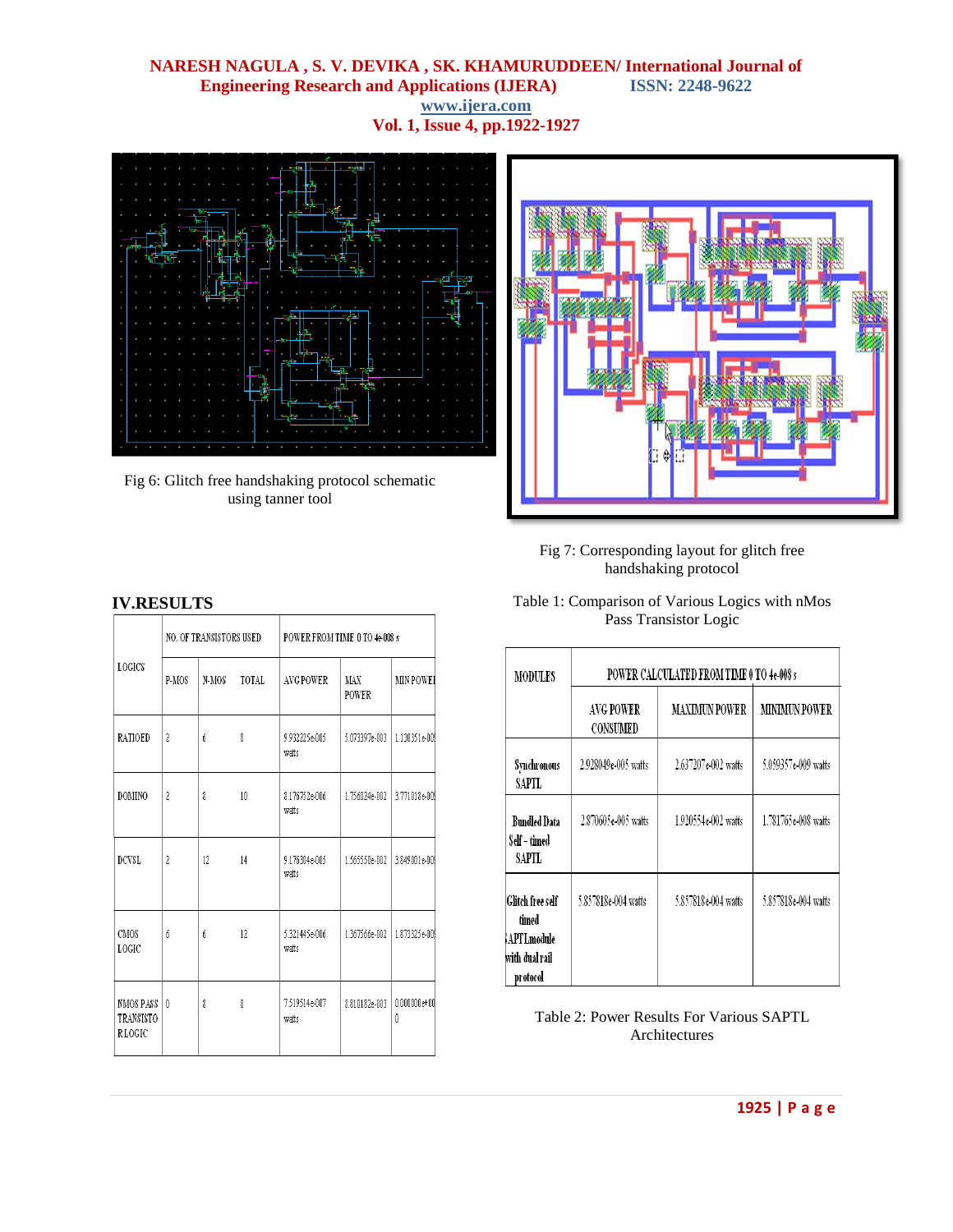### **NARESH NAGULA , S. V. DEVIKA , SK. KHAMURUDDEEN/ International Journal of Engineering Research and Applications (IJERA) ISSN: 2248-9622 www.ijera.com Vol. 1, Issue 4, pp.1922-1927**



Fig 8: Output Waveforms of Synchronous SAPTL



Fig 10: Output Waveforms Of Glitch-Free Handshaking Protocol



Fig 9: Output Waveforms For Bundled Data

### **V.CONCLUSION**

The sense amplifier-based pass transistor logic (SAPTL) is a logic topology that utilizes an inverted pass transistor tree, or the stack, as a passive logic implementation network. Unlike conventional pass transistor networks, the stack only has feed forward paths from a single root node to two low-swing pseudo-differential outputs. Gain is then added in the form of the root driver and sense amplifier. Note that both the driver and sense amplifier do not contribute anything to the Boolean functionality of the logic block. This effective decoupling of functionality and gain is a key SAPTL characteristic.

The asynchronous operation of the SAPTL provides robustness in the presence of variability as well as performance advantages over synchronous operation. While the self-timed SAPTL using the bundled data protocol can potentially achieve higher speed performance by overlapping the data evaluation and reset cycle, the self-timed design based on the dualrail protocol has less rigid relative timing constraints, which leads to better energy and speed performance in technologies with increased process variations.